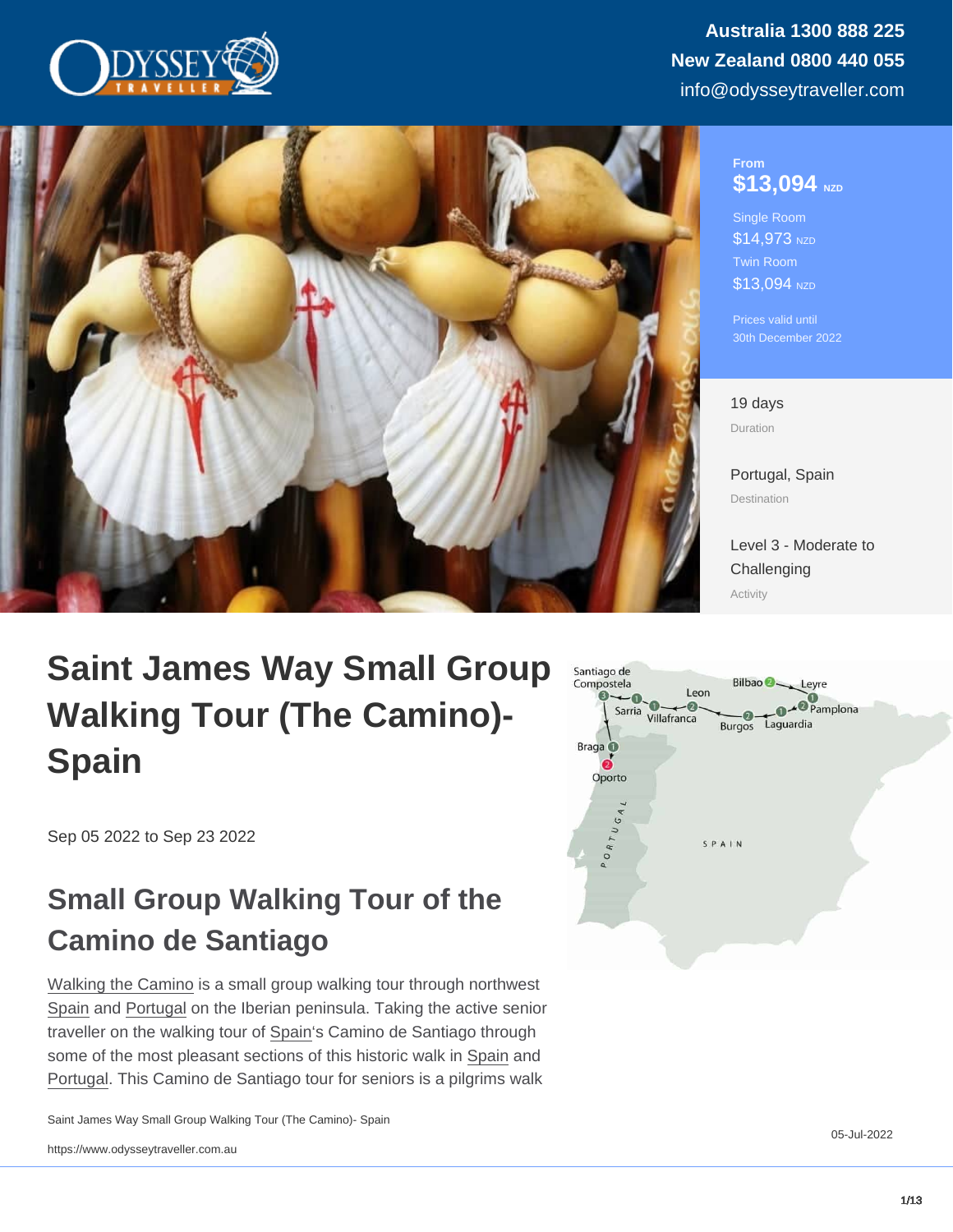that embraces history and culture.

Over a 19 day period our [Camino de Santiago](https://www.odysseytraveller.com/articles/camino-de-santiago/) tours for seniors experience the breathtaking scenery and picturesque sections of the Way of Saint James on a guided walk collecting a few of pilgrim passport stamps (compostela certificate) in the charming towns, sleepy villages and the gothic cathedral of Burgos are all encountered on this guided walking tour. The itinerary for this walking holiday while following the pilgrim path along some of its most beautiful landscapes through the flat, up into the undulating hills into medieval villages set deep in the beautiful countryside that defines el camino de Santiago as the Camino walk. This walk takes in Cape Finisterre, the symbolic end for many who have been walking the Camino route. Odyssey Traveller's article about the [history of pilgrimage routes](https://www.odysseytraveller.com/articles/pilgrimage-routes-modern-traveller/) is useful to understand the historic significance of this hike.

Odyssey has selected relevant sections, not the entire camino, so that you experience Saint James Way, eventually reaching the historic destination Santiago de Compostela. Not since the Middle Ages has this adventure for body and mind been more popular as a pilgrimage or just a [great walking](https://www.odysseytraveller.com/articles/walking-tours-for-active-travellers-tips-for-seniors/) tour of Spain's camino de Santiago route over 19 days with an achievable itinerary for [mature and senior travellers](https://www.odysseytraveller.com/articles/small-group-tours-for-seniors/) joining this [guided walking](https://www.odysseytraveller.com/articles/walking-tours-for-active-travellers-tips-for-seniors/) tour as a couple or [solo traveler](https://www.odysseytraveller.com/articles/solo-travel-guide-for-senior-travellers-small-group-tours/) . The walking surface out on the camino trail, varies from gravel and farm tracks to paved road.

There are alternative routes such as the Camino Del Norte or del norte (Northern Way), which takes pilgrims along the Northern coast, from the Basque Country, across Cantabria, Asturias and on to Santiago de Compostela, in Galicia.

### The history of Saint James way or Camino de Santiago

The Camino de Santiago, also known as the way of St James, is an ancient Catholic pilgrimage route to the cathedral in Santiago de Compostela in Galicia in northern Spain. Legend has it that the bones of the apostle St James were brought by boat from Jerusalem to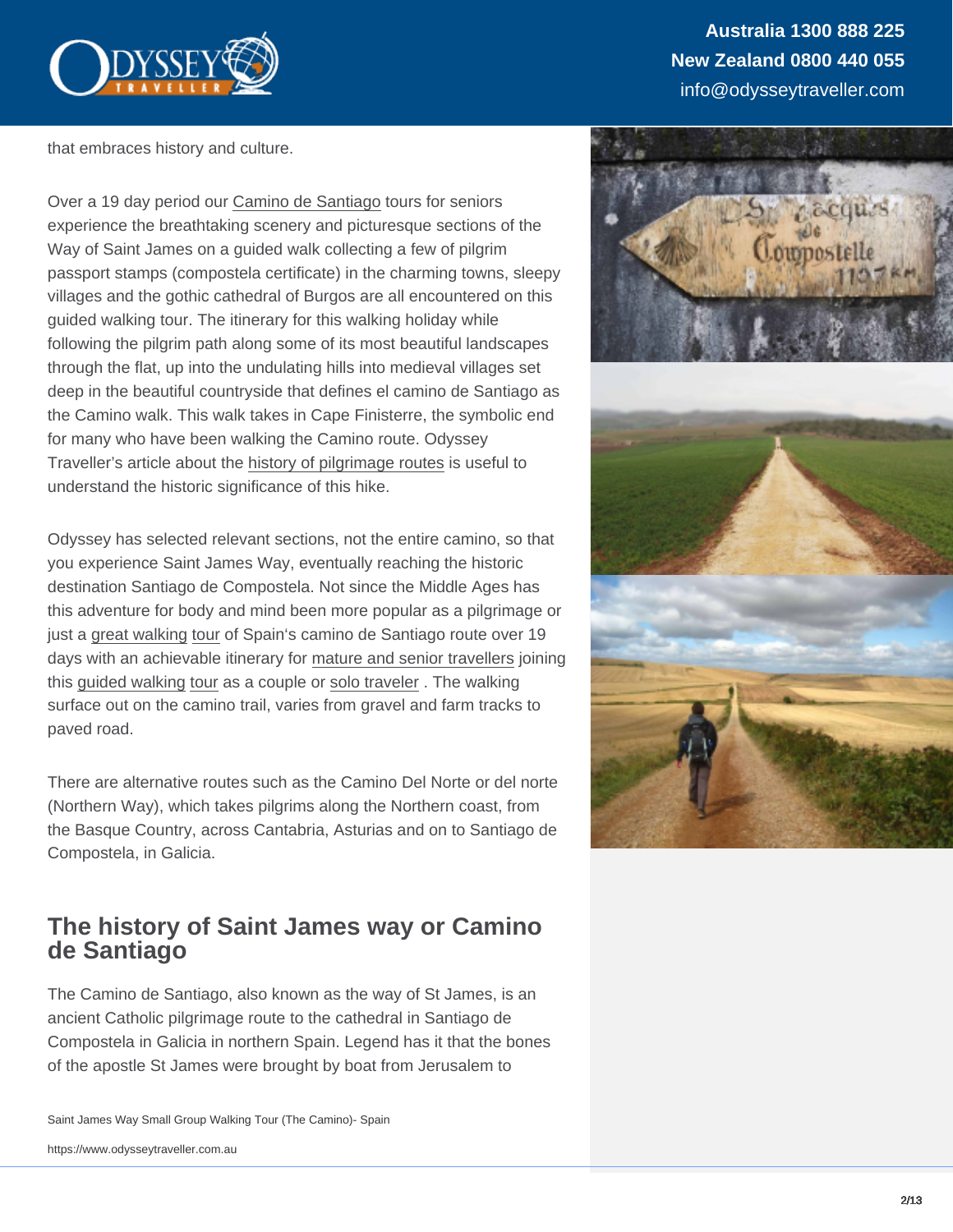northern Spain and are buried under the site of what is now the city of Santiago de Compostela.

Saint James way has been considered to be an important Christian pilgrimage route for more than 1000 years. It was considered by the church to be one of the three pilgrimage routes on which sins could be forgiven. There are many routes to Santiago de Compostela, starting from a variety of points, from as far away as Belgium to as close as 100km from Santiago.

### Experience the Camino with Odyssey's small group tour

The Saint James Way Small Group Walking Tour is escorted by an Odyssey program leader. Odyssey's local guides are Camino experts, sharing with you their knowledge of the medieval pilgrims and the route walked to Santiago de Compostela.

As we understand differences in travel style, our tour is designed to be as demanding as you choose. You or your partner may elect to enjoy a slower day during the tour. Or you might decide to walk the appointed section that day. [Odyssey has a fitness program](https://www.odysseytraveller.com/articles/tips-to-counter-age-related-muscle-loss/) designed to bring you up to a comfortable activity level prior to the tour that we circulate to all participants.

As we walk the Camino we discover the artistic highlights and rich history of Northern Spain and Northern Portugal. We make sure to take lunch breaks at local restaurants and tapas bars, so that you can sample the local wines and enjoy exquisite food selected by our local guide. We also stop in at the impressive Guggenheim art temple in [Bilbao](https://www.odysseytraveller.com/articles/bilbao-spain/) and have a night's accommodation at a monastery in Leyre, where we get to experience a centuries-old tradition of choir singing. From Sarria to Santiago we enjoy some of the most spectacular scenery on the Camino ways. Finally, we arrive at our destination, where we attend the Pilgrim's Mass and explore the local market.

The Saint James way small group tour is structured for the senior or mature couple or [solo traveller.](https://www.odysseytraveller.com/articles/solo-travel/) It is a tour that ultimately allows you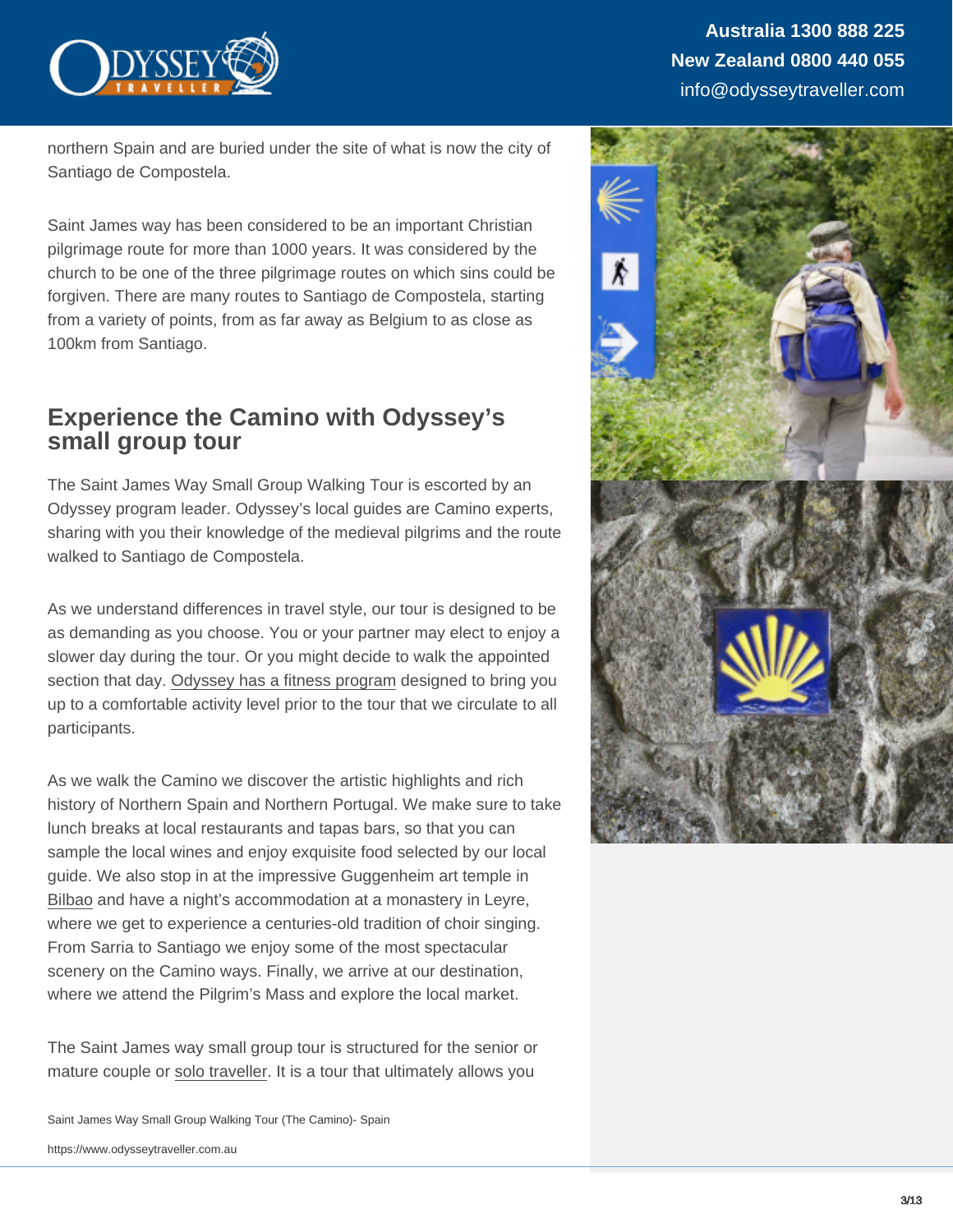decide how much activity you wish to enjoy. It also allows your travelling companion to participate in the walk whilst you enjoy yourself prior to meeting up again in the evenings. Of course the coach and program leader arranges all the luggage transfers freeing you up to enjoy the journey. We include a few days to enjoy a short trip to Portugal, that includes Porto. The timing of this tour allows senior travellers to join the [Via de la Plata walking tour](https://www.odysseytraveller.com/tours-small-groups/via-de-la-plata-walking-tour/) as well, which crosses Spain from South to North.

You can learn more about [Spain](https://www.odysseytraveller.com/destinations/europe/spain/) and [Portugal](https://www.odysseytraveller.com/destinations/europe/portugal/) with Odyssey's country profiles, where all other departures to these destinations are listed as well. You can also take a look at other [walking tours](https://www.odysseytraveller.com/tour-category/hiking-walking/) offered by Odyssey Traveller.

For more details about this tour, click the 'Top 5' or 'Itinerary' buttons above! If you're keen to experience this tour, [please call](https://www.odysseytraveller.com/contact-us/) or [send an](mailto:info@odysseytravel.com.au) [email.](mailto:info@odysseytravel.com.au) Or, to book, simply fill in the form on the right hand side of this page.

### Articles published by Odyssey Traveller for Walking and Hiking tours for seniors

- [Selecting walking shoes for women](https://www.odysseytraveller.com/articles/womens-walking-shoes/)
- [Footwear and walking shoes](https://www.odysseytraveller.com/articles/travellers-footwear-clothing-tips/)
- [What to pack when travelling](https://www.odysseytraveller.com/articles/mature-travelers-packing-advice-for-small-group-escorted-learning-tours/)
- [Maintaining muscle fitness in senior and mature age travellers](https://www.odysseytraveller.com/articles/tips-to-counter-age-related-muscle-loss/)
- [Selecting socks for walking](https://www.odysseytraveller.com/articles/selecting-shoes-and-socks/)
- [Six great short walks in Britain](https://www.odysseytraveller.com/articles/short-walks-britain/)
- [Preparing for a walking holiday](https://www.odysseytraveller.com/articles/preparing-walking-holiday-tour-tips-long-walk/)
- [Pilgrim walks in Europe](https://www.odysseytraveller.com/articles/history-european-pilgrim-walks/)
- [Walking in the Lake District](https://www.odysseytraveller.com/articles/lake-district-england/)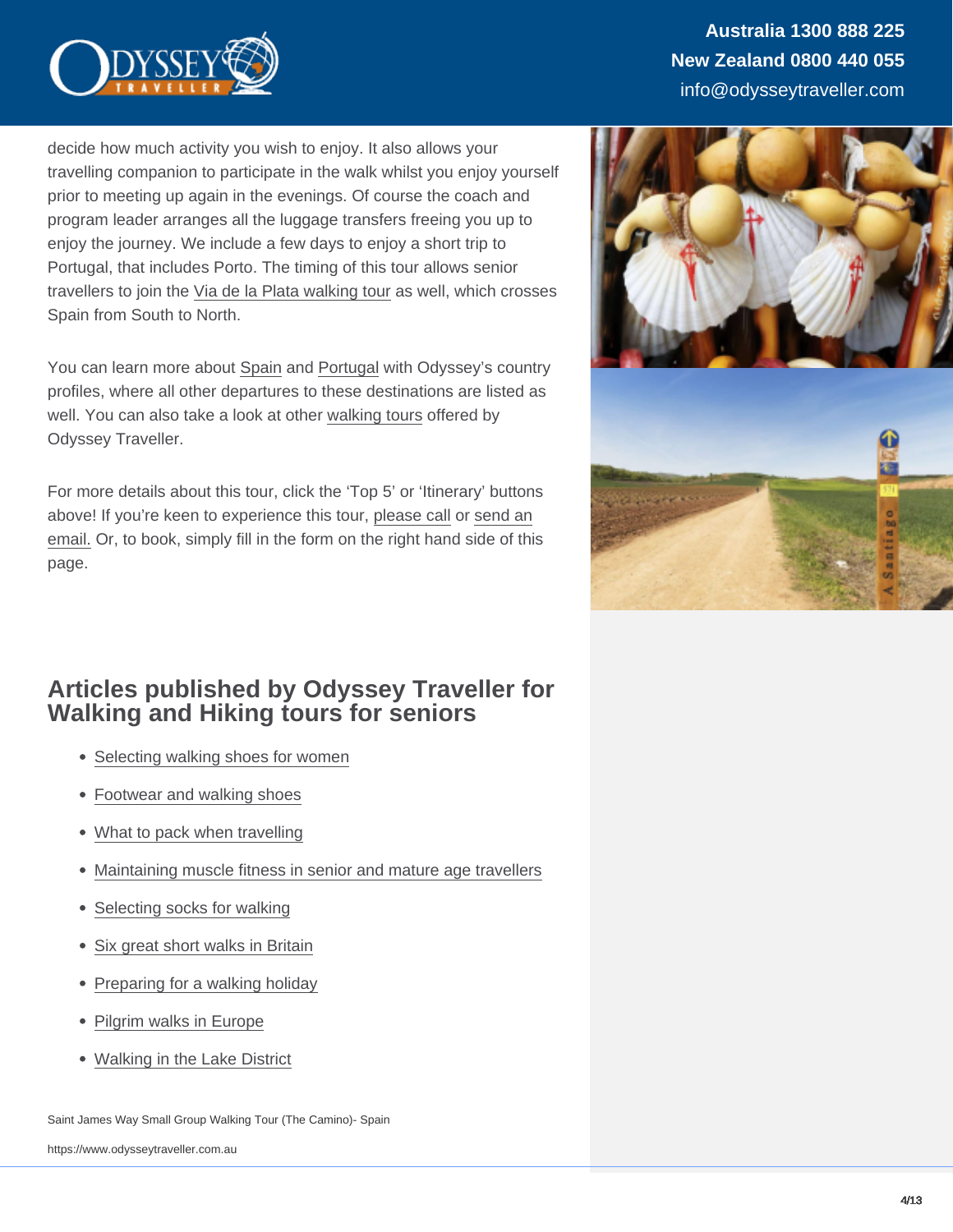### External articles to assist you on your visit to the Camino (St James Way)

- [What should I know about Walking the Camino](https://www.outsideonline.com/1784791/what-should-i-know-about-hiking-spains-el-camino-de-santiago)
- [Meals on the Camino, advice on what to eat](https://caminoways.com/food-on-the-camino)
- [Selecting your coffee on the Camino](https://www.andaspain.com/blog/cafe/)
- [The history of the Camino ancient secret; The BBC](http://www.bbc.com/travel/story/20190411-the-camino-de-santiagos-ancient-secret)
- [Camino pathways explained](https://caminoways.com/camino-de-santiago)

Refreshed January 2021.

### Tour Notes

- A reasonable level of underlying fitness is required fro this tour.
- Group size is limited to a maximum of 18 participants.

### **Highlights**

- 1. Be amazed in Burgos with the history of El Cid & the Cathedral
- 2. Spoil the hedonist in you with La Rioja wine tasting in a bodega.
- 3. Familiarize yourself with the century old choir singing which is still practiced in the convents along our route.
- 4. Immerse yourself in the impressive Guggenheim art temple in Bilbao.
- 5. View the vast Castilian plains and mountain passes on the Way of St. James.

### **Itinerary**

Saint James Way Small Group Walking Tour (The Camino)- Spain

https://www.odysseytraveller.com.au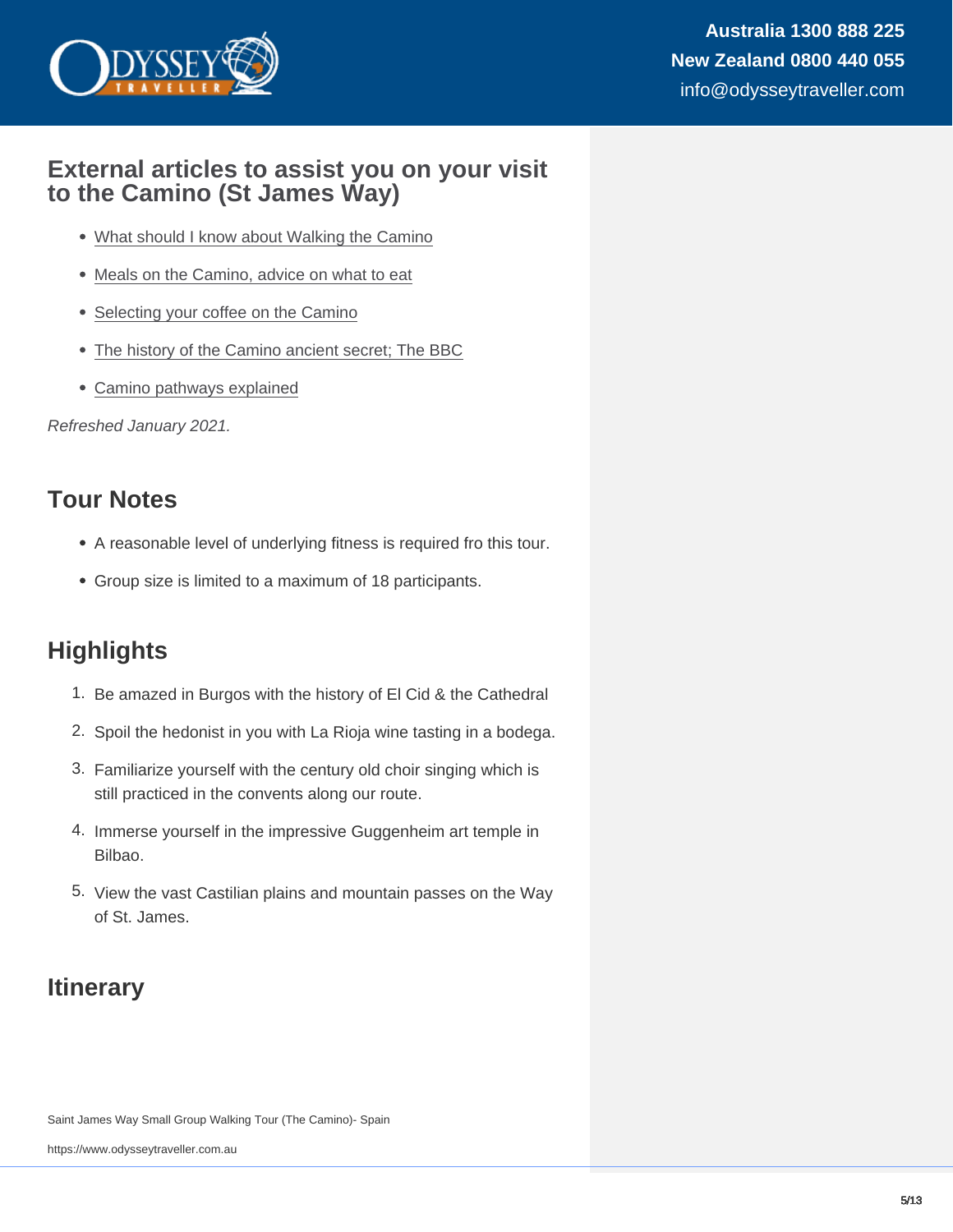

**Locations:** Bilbao

#### **Overview:**

Upon arrival in Bilbao we will come to the hotel individually. We will enjoy a welcome dinner in Bilbao.

#### **Accommodation:**

2 nights at Hotel Silken Indauxtu or similar.

#### **Day 2**

**Locations:** Bilbao

#### **Overview:**

We will spend the day discovering this lively city, which was a centre of the Spanish industrial revolution in the 19th century. It rose out of post industrial decay by repositioning itself as a cultural hub with the stunning Guggenheim Museum at its heart.

#### **Accommodation:**

Hotel Silken Indauxtu or similar.

#### **Day 3**

**Locations:** Bilbao to Leyre

#### **Overview:**

From the hustle and bustle of Bilbao we move on to the sleepy town of Yesa, a place forgotten by time. We will have the perfect introduction to a pilgrim's life overnight in a convent. In the evening we might witness the Monks rehearse in choir, before dinning at the hotel as a group.

#### **Accommodation:**

1 night at Hospederia de Leyre or similar.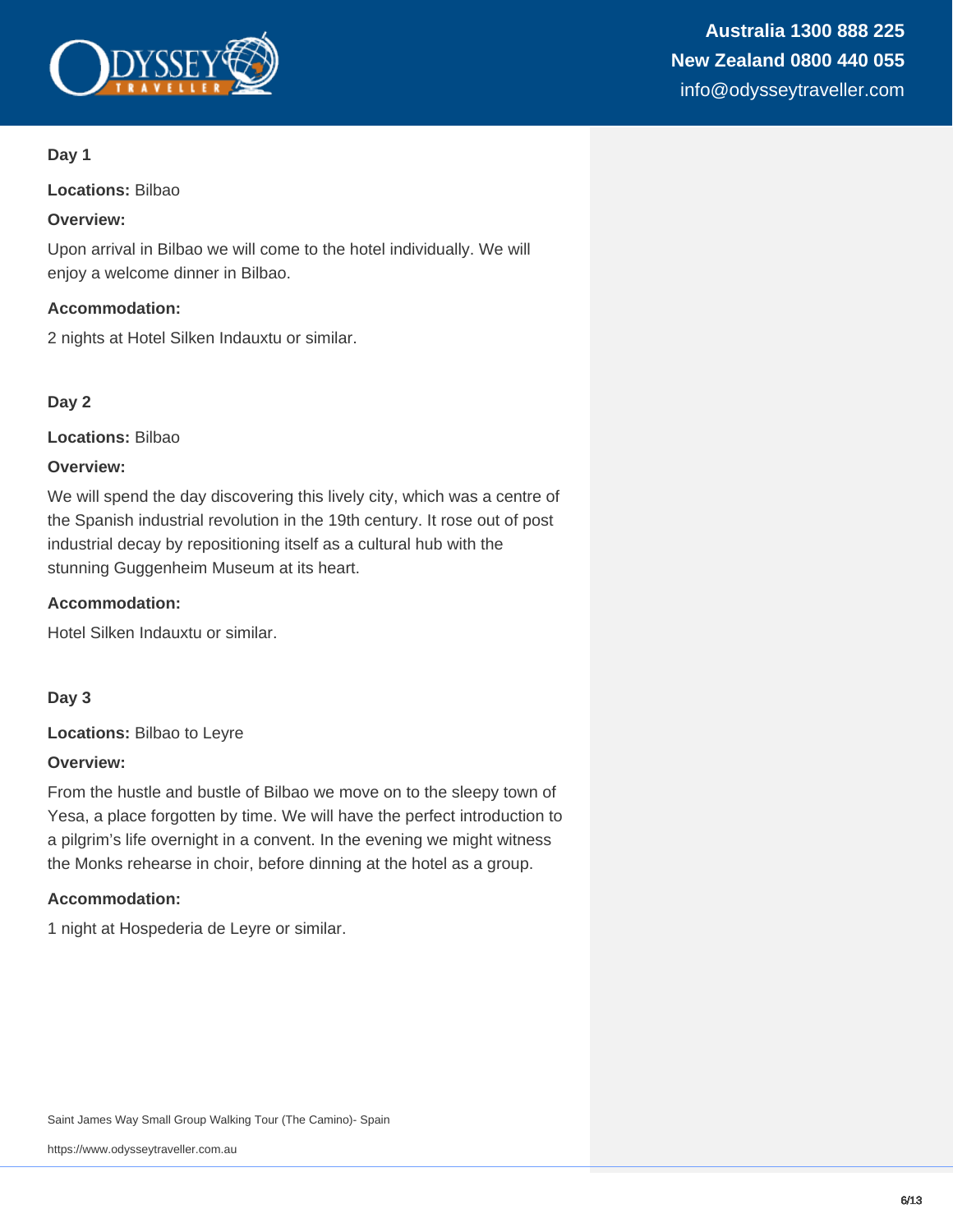

**Locations:** Leyre to Pamplona

#### **Overview:**

Today we will visit the monuments of San Juan de la Pena, where, according to legend, the holy grail was once kept hidden. For today's walk we head out from the Old Monastery to the Balcon de Pirineos (roughly one hour) across an impressive landscape, with a picnic provided along the way. We continue to Pamplon and will have dinner at the hotel.

#### **Accommodation:**

2 nights at NH Iruna Park Hotel or similar.

#### **Day 5**

#### **Locations:** Pamplona

#### **Overview:**

In the morning this small group walking tour enjoys a city tour in Pamplona, visiting the magnificent Cathedral and the world famous bull run. In the afternoon we walk a trail made famous by Ernest Hemingway. We will end the day's activities with a visit to the convent of Roncesvalles, and a potential walk to Burguete. We then return to the hotel for a meal and wine.

#### **Accommodation:**

NH Iruna Park Hotel or similar.

#### **Day 6**

**Locations:** Pamplona to Laguardia

#### **Overview:**

Today we will visit the octagonal Church of Eunate, built by the Templars, before crossing the ancient pilgrims' bridge Puente de la Reina. From here, we walk to Maneru (roughly 5kms, taking around an hour). Pilgrims and wine go together, so this evening, we enjoy a wine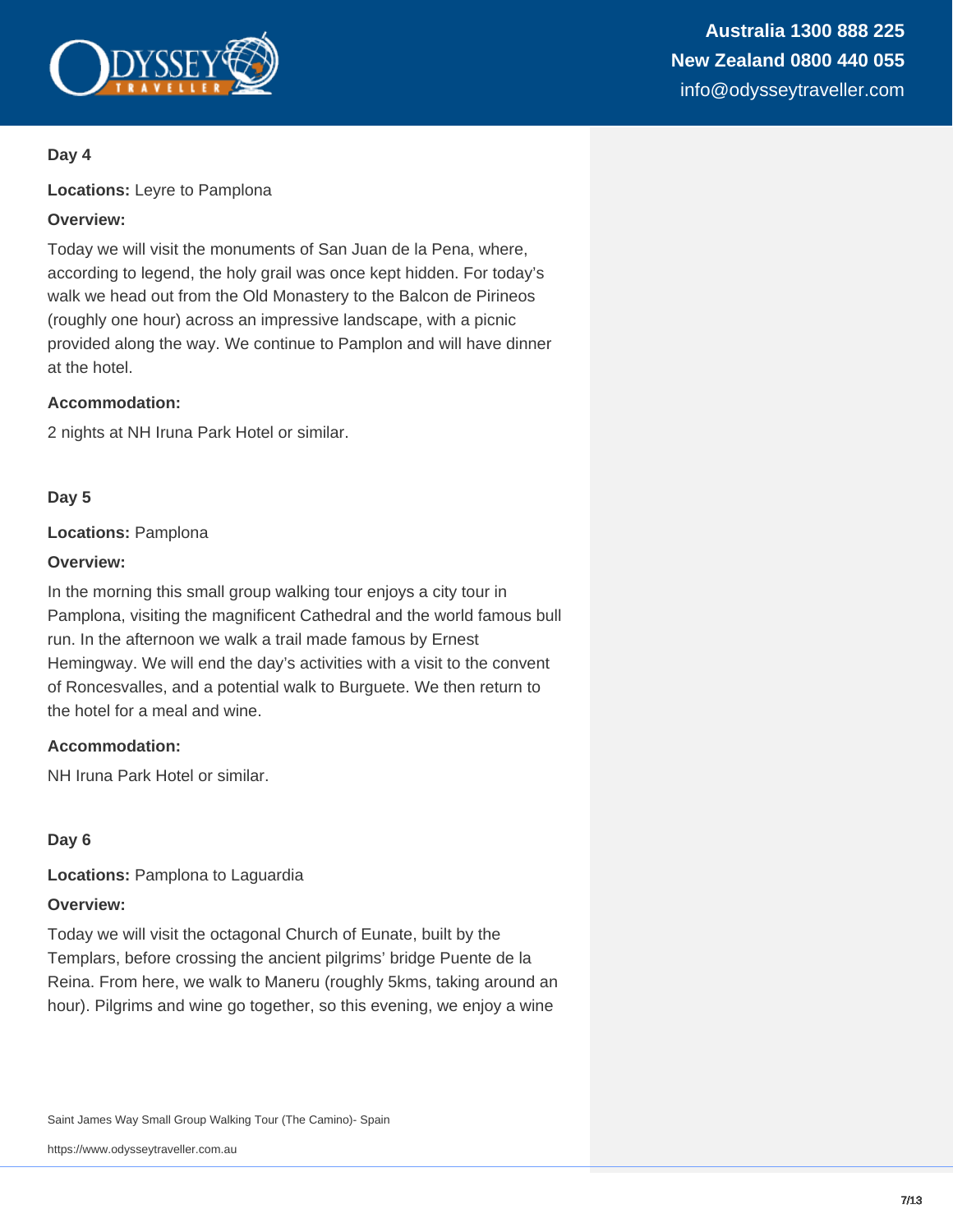

#### **Accommodation:**

1 night at Hotel Villa de Laguardia or similar.

#### **Day 7**

**Locations:** Laguardia to Burgos

#### **Overview:**

Today, we will have a guided tour of the Cathedral of Santiago de la Calzada. In the afternoon we will follow the beautiful forested walk to San Juan de Ortega, with time for a picnic lunch along the way. (roughly 6kms, taking around an hour). We will end the day with a group dinner at the hotel.

#### **Accommodation:**

2 nights at Hotel Silken Gran Teatro or similar.

#### **Day 8**

**Locations:** Burgos

#### **Overview:**

Today, we will enjoy a self-guided visit of the Miraflores Convent, which shimmers with gold from the new world. We'll enjoy some free time to explore on our own before transferring to Burgos, where we will take a guided walk to the gate of the nearby cathedral. The rest of the afternoon is left free for you to further explore the local area, and we will meet back at the hotel for dinner.

#### **Accommodation:**

Hotel Silken Gran Teatro or similar.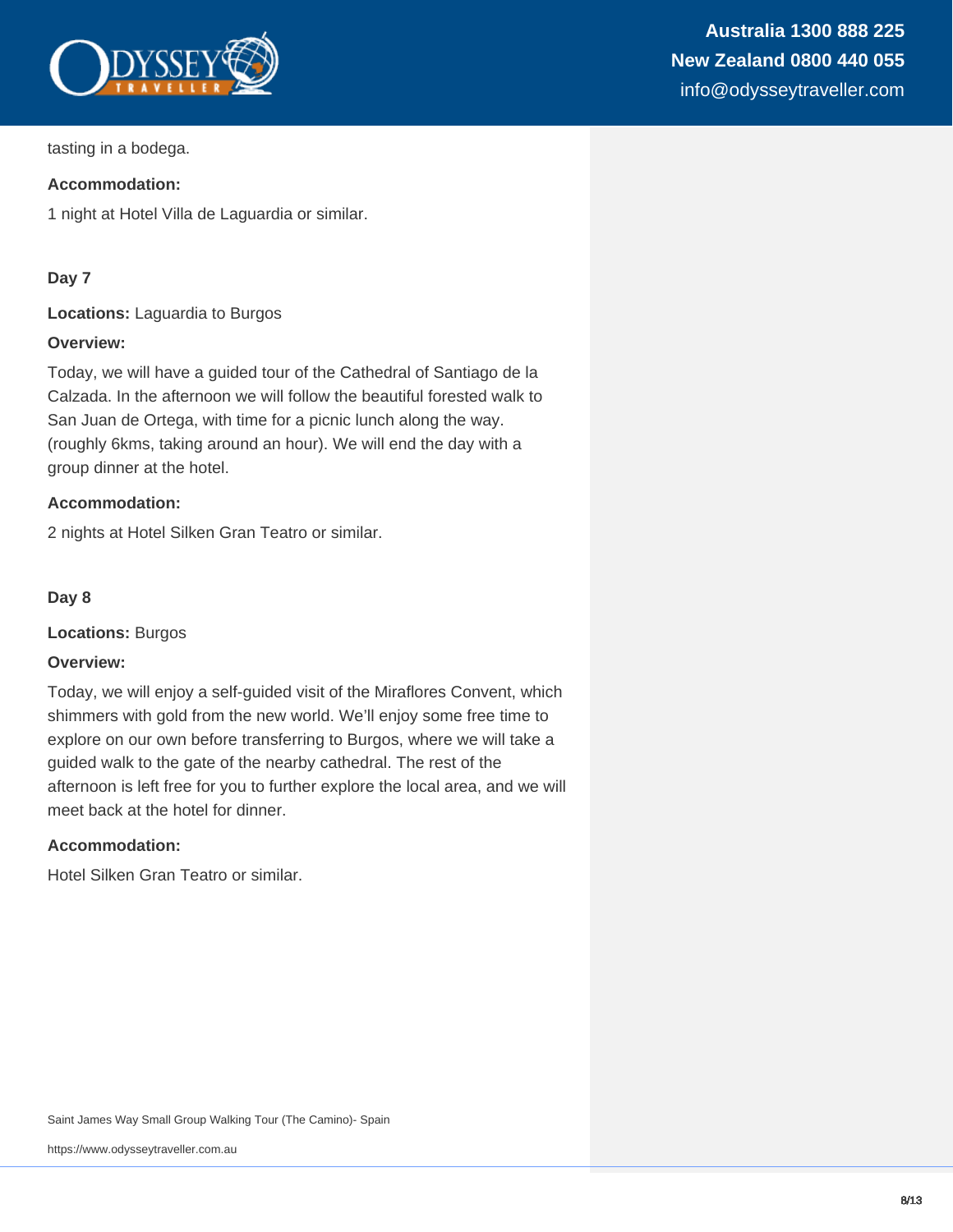

**Locations:** Burgos to Leon

#### **Overview:**

Today, we we walk 6kms (roughly 1.2 hours) over the Castillian plains, from Boadilla del Camino to Fromista, with a picnic on the way. We will then continue on to Leon, where we will have dinner in a local restaurant.

#### **Accommodation:**

2 nights at Parador de Leon or similar

#### **Day 10**

**Locations:** Leon

#### **Overview:**

In the morning we can enjoy a guided tour of Leon, capital of Asturias from the 10th century and the center of Christian Spain. The tour will included a visit to Leon Cathedral, known locally as the House of Light, which is one of the most emphatic examples of Spain's Gothic tradition, and is widely considered to have the most impressive collection of medieval stain glass windows in Europe. It is now a lively university town, and we will get the change to taste the local cuisine during a group dinner at a local restaurant in the evening.

#### **Accommodation:**

Parador de Leon or similar

#### **Day 11**

**Locations:** Leon to Villafranca

#### **Overview:**

This morning we will travel to the city of Astorga, where there is the option of a scenic walk to San Justa de la Vega. We will then visit the local cathedral, which reflects Spain's rich architectural history, as the original 15th century Gothic structure has since been complimented by Renaissance, Baroque and Neo-Classical additions. Later in the day we will transfer to the iconic Iron Cross landmark in Cruz de Ferro,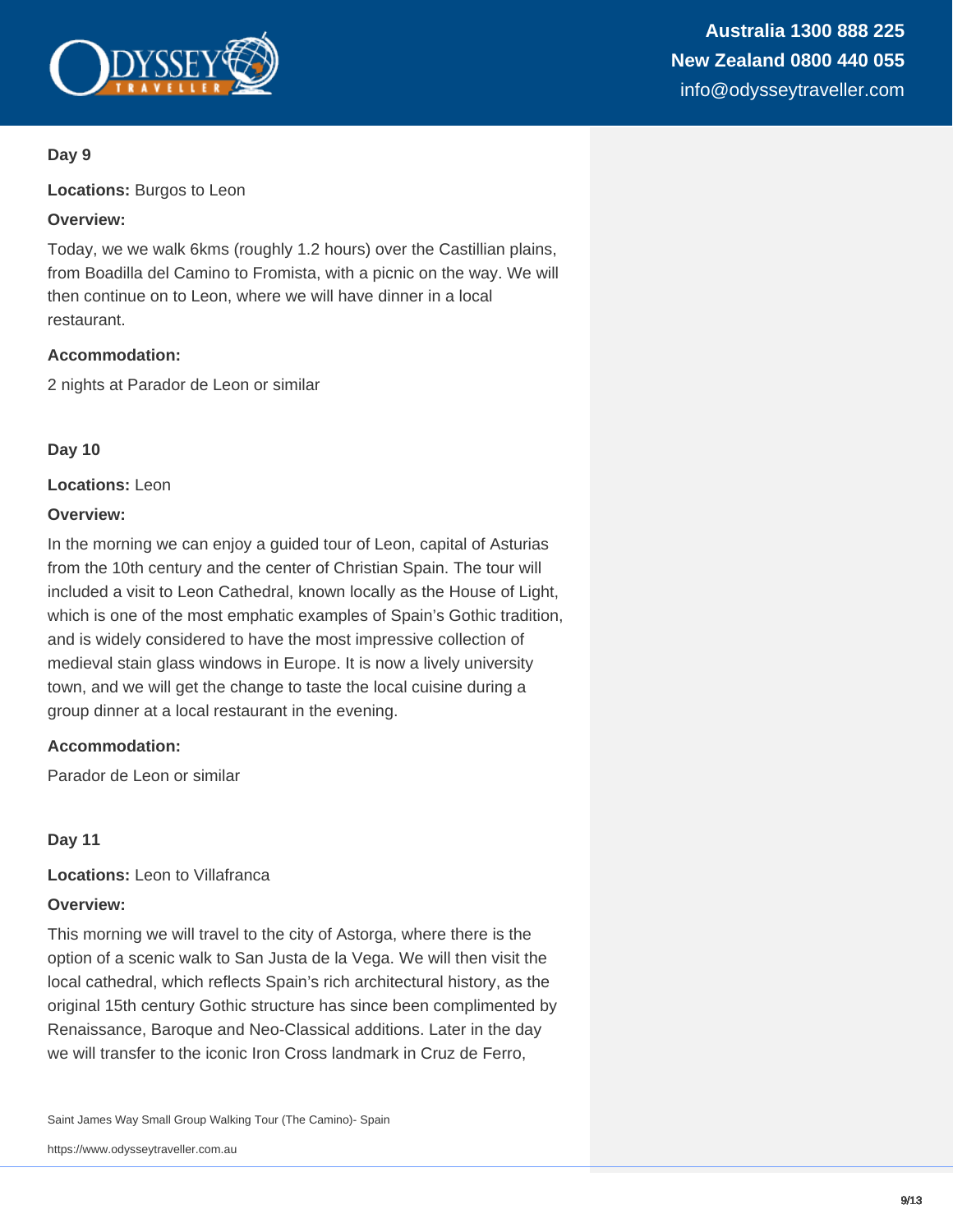

where there is another optional short walk to Manjarin . In the afternoon we will stop for a picnic lunch near the river Meruelo, which is the perfect place to cool down from the summer warmth with a gentle swim. We will then return back to the hotel in the evening in time for another group dinner.

#### **Accommodation:**

1 night at Parador de Villafranca or similar.

#### **Day 12**

**Locations:** Villafranca to Sarria

#### **Overview:**

Having driven over the Cebreiro pass, we start our journey into the greener side of Spain. We take a 45-minute walk (3kms) from O Cebreiro to Linares. After a bus ride to Pasanta, we then walk the 2kms to Traicastela (taking around half an hour). After stopping for a picnic lunch, there is an option to walk the 22kms (roughly four hours) to Sarria, or alternatively, to ride the bus. The option to walk is a great opportunity to cover some of the most important parts of the Camino pilgrimage.

#### **Accommodation:**

1 night at Hotel Carris Alfonso IX or similar.

#### **Day 13**

**Locations:** Sarria to Santiago

#### **Overview:**

Today we take a 1.5 hour walk (roughly 6kms) in Galicia to reach our ultimate destination: praza do obradoiro and the famous Santiago Cathedral. We experience the emotional scenes of pilgrims arriving at their long-awaited destination. At noon we attend the pilgrims mass at the Cathedral.

#### **Accommodation:**

3 nights at Hotel Gelmirez or similar.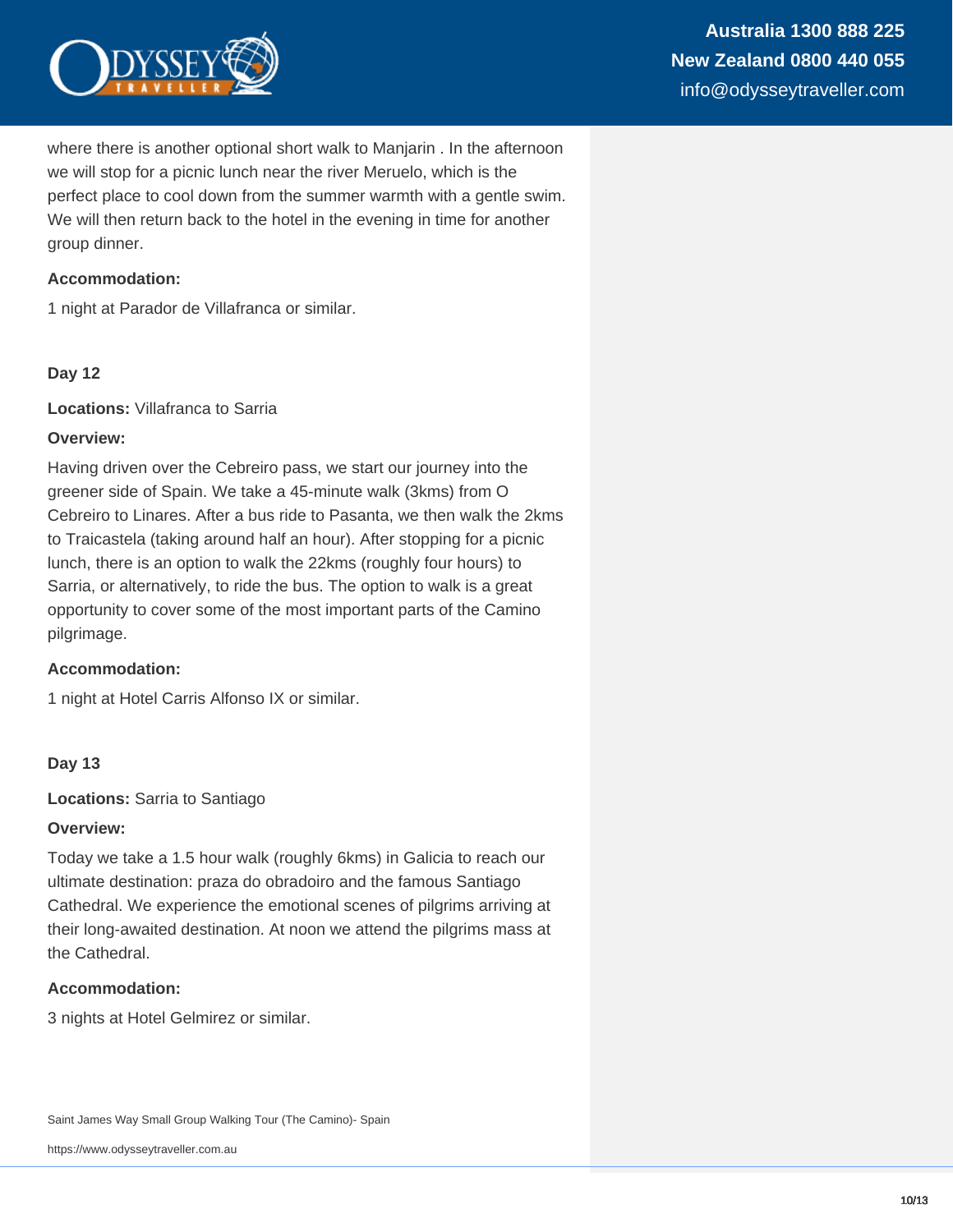

**Locations:** Santiago de Compostela

#### **Overview:**

This morning we explore the local market, sample its produce and enjoy a guided tour of Santiago de Compostela. The afternoon is free to explore the city.

#### **Accommodation:**

Hotel Gelmirez or similar.

#### **Day 15**

**Locations:** Santiago de Compostela

#### **Overview:**

Today we drive to Cape Finisterre, a place that was once seen as the "end of the world", with expansive views across the Atlantic. Later we drive south and explore the beautiful coastal Rias Bajas area.

#### **Accommodation:**

Hotel Gelmirez or similar.

**Day 16**

**Locations:** Santiago de Compostela - Braga

#### **Overview:**

Today we start a short tour of Portugal. The group visits several destinations in Portugal that have contibuted to the history of Portugal. We start with a drive to Braga via Valenca do Minho, winding through woodlands, farmlands, villages, and towns. According to legend, St. James named the first bishop of Braga in the 4th century. Since then, Braga has been the capital of Catholic Portugal.

#### **Accommodation:**

1 night at Hotel do Parque or similar.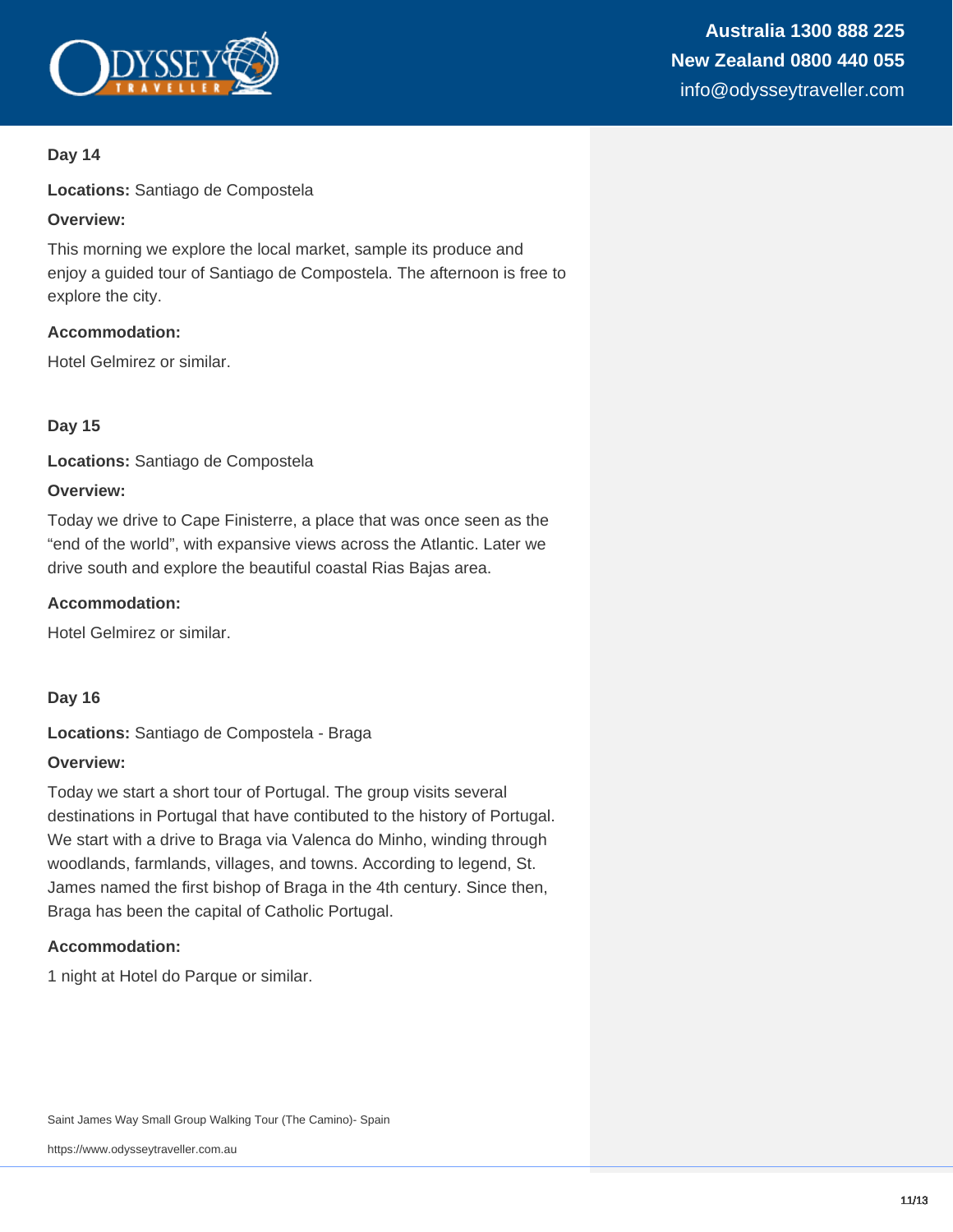

**Locations:** Braga - Oporto

#### **Overview:**

We start the morning exploring Braga, a traditional Portugese city. In the city center, medieval Braga Cathedral is home to a sacred art museum and the Gothic-style Kings' Chapel. At the Bom Jesus do Monte complex a neoclassical church sits atop an elaborate 17-flight stairway. The courageous amongst us can tackle the endless stairs to the top of Portugal's most spectacular sanctuary. Fortunately, for the others there is the funicular railway. We later depart for the city of Porto.

#### **Accommodation:**

2 nights at HF Fenix Porto or similar.

#### **Day 18**

**Locations:** Oporto

#### **Overview:**

Today we spend the day in Porto, where a local guide will help you make the most of this fascinating city. The entire historic town centre is a Unesco World Heritage site. We will finish the day with a tour of the Port Cellar, followed by a tasting session.

#### **Accommodation:**

HF Fenix Porto or similar.

#### **Day 19**

**Locations:** Oporto

#### **Overview:**

After breakfast marks the end of our services. We suggest flights back to Madrid or Barcelona from Oporto's International Airport.